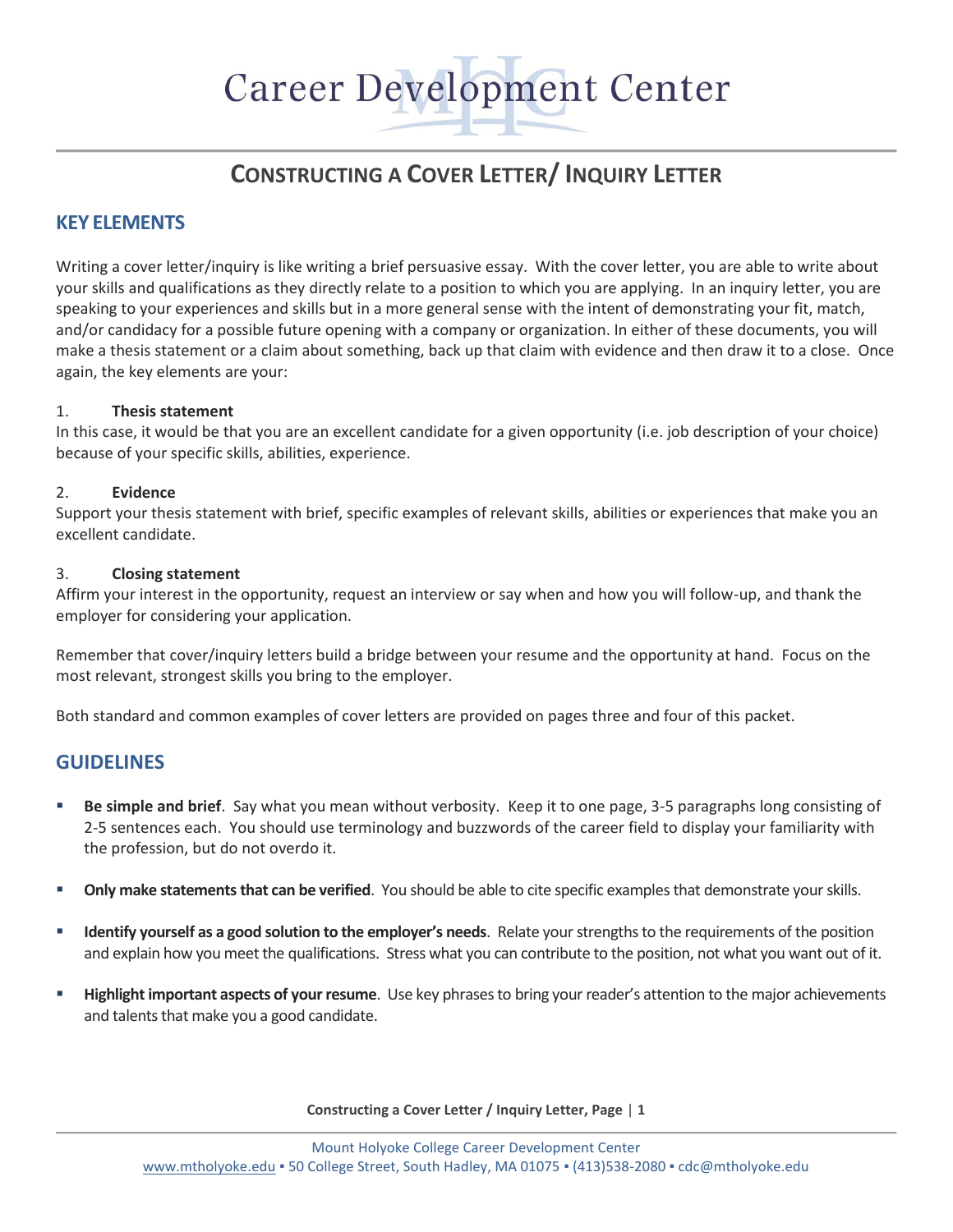- **Research the company before you write.** Review websites, brochures, and conduct an internet search to glean pertinent information that can inform your approach to the letter.
- **Use active, descriptive words**. The following page is a list of dynamic active and descriptive words to help you develop your cover letter.

# **MOST COMMONERRORS**

- **Sending a generic letter to all employers**. Tailor each letter to the specific needs and characteristics of each organization. Try to create an industry-specific cover/inquiry letter that is easily adaptable so you do not have to completely rewrite each time.
- **Neglecting to double (and triple) check that the person/company to whom you have addressed the letter isthe same as the person/company to whom you refer in the body of the letter.** Be sure to change all references to match each employer's name, organization, and type of business or the position involved.
- **Writing to negate your "weaknesses" instead of focusing on your strengths**. Focus on matching your skills to the job description and/or the organization/company's vision. Avoid beginning sentences with "although."
- **Stating that you are willing or able to do "any or every job."** Instead, show that you have direction and are self-aware by being specific in what you want to do and for whom (i.e. the company or organization to which you are applying).
- **Using superficial or flowery terms**such as: "hardworking," "loyal," "love,", "perfect," or "passionate."
- **Submitting the document with errors and/or typos**. Do not rely solely on the computer's spell-check function. Proofread and edit thoroughly. Ask a friend, relative or CDC staff member to do the same.
- **Letters sent by email need not be signed**. However, if you are sending a hardcopy or faxed letter, be sure you sign it.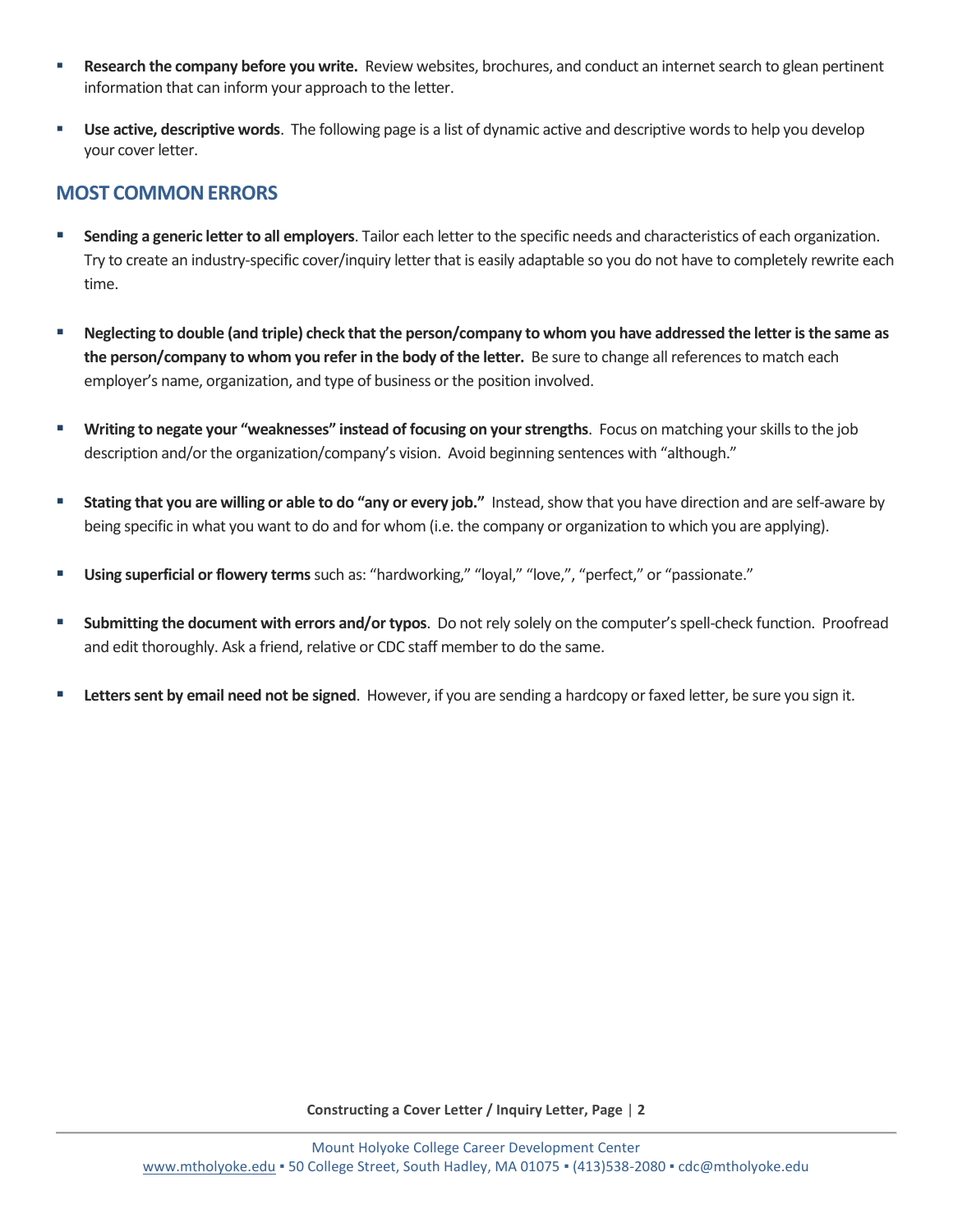# **DYNAMIC WORDS FOR RESUME & COVER LETTER PREPARATION**

#### Active Words

accomplished achieved acquired adapted adjusted administered advised advocated allocated analyzed applied appraised approved arranged assembled assessed assigned assisted attained budgeted built calculated catalogued categorized chaired changed coached collaborated collected communicated compiled completed composed computed conceived

conducted consolidated constructed contacted controlled conveyed coordinated corresponded counseled created critiqued decided delegated demonstrated designed determined developed devised diagnosed directed discovered displayed distributed drafted dramatized earned edited elicited eliminated employed enlarged equipped established evaluated examined

expanded explored facilitated financed forecasted formulated fostered functioned generated governed guided identified illustrated implemented improved increased influenced informed initiated inspected instructed interpreted interviewed introduced investigated judged lectured led located maintained managed marketed mastered measured mediated

modified monitored motivated negotiated observed operated organized oversaw participated performed persuaded planned predicted prepared presented presided processed produced promoted proposed proved provided published raised profits recommended recorded recruited reduced costs regulated reorganized reported researched resolved restored retained

revamped reviewed revised scheduled searched selected served shaped simplified sold solicited solved specified staged stimulated studied succeeded suggested supervised surveyed synthesized systematized taught tested trained translated tutored updated utilized verified wrote

#### Descriptive Words

| adept         | dependable   | extensively  | outgoing    | resourceful   |
|---------------|--------------|--------------|-------------|---------------|
| assertively   | diplomatic   | foresight    | outstanding | responsible   |
| ambitious     | disciplined  | highly       | penetrating | responsive    |
| analytical    | diverse      | imaginative  | perceptive  | sensitive     |
| artful        | dynamic      | increasingly | pioneering  | significantly |
| astute        | effectively  | initiative   | productive  | sophisticated |
| broad         | efficient    | innovative   | quick       | strong        |
| competent     | empathetic   | instrumental | readily     | tactful       |
| concerned     | energetic    | logical      | realistic   |               |
| conscientious | enterprising | mastery      | reliable    |               |
| creative      | exceptional  | objective    | repeatedly  |               |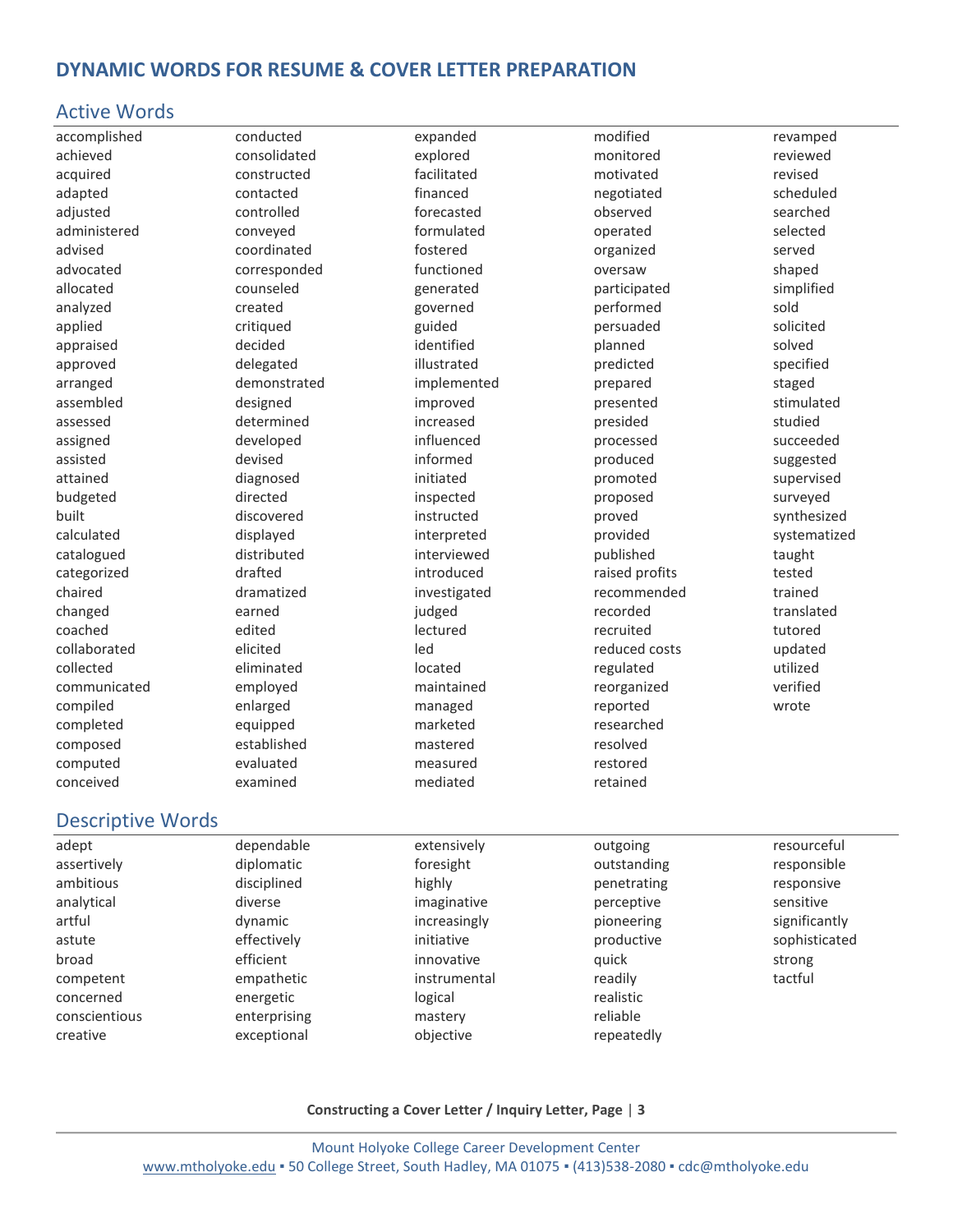# **FORMAL COVER LETTER EXAMPLE**

Your name

Current Address City, State, Zipcode

Date

Mr./Ms./Dr. Name Title Organization/Company Name Street Address City, State, Zipcode

Make a phone call or two to find out the correct name, spelling, and title, of the individual you should contact if it is unclear in the job positing to whom you should address the letter. If no name is provided, use *Human Resources*, *Search Committee*, *or Hiring Manager*.

Dear Ms./Mr./Dr. Last Name:

*1 st Paragraph-* State why you are writing. Name the position or the type of work for which you are applying. Mention how you heard about the job opening. Make a claim as to why you are an excellent candidate for the position (Hint: This is your thesis statement for the letter).

2<sup>nd</sup> Paragraph or 2<sup>nd</sup> and 3<sup>rd</sup> Paragraph- This is where you will elaborate on your thesis. Do not directly repeat information from your resume. Highlight the skills or areas of expertise you will bring to the position, i.e., your educational credentials, employment experience, and personal **attributes that qualify you for the position** by including specific examples from your experiences. Also, think about who the reader is: what skills are valued in this particular field? What are some of the issues or trends this employer might be facing? How can you make a contribution to this organization? If you've "done your homework" you'll already be aware of some of the answers as well as some terminology of the field. Reflect this awareness and knowledge in your letter.

*Closing paragraph*- Refer the reader to the enclosed resume. State that additional information concerning your background and interests will gladly be furnished upon request (this includes your references). State that you will contact them (usually in a week) to see if you might set up a mutually convenient time to meet, or that you may be contacted at either your email address or phone. Include both your phone number and email address because neither appears above. In the event of an on-campus interview or previously agreed upon action, state that you look forward to talking with the employer about the opportunity in the near future. Thank the reader for their time and consideration of your application.

Sincerely,

(Space for your signature)

Typed Name

Enclosure

If you are asked to send your resume and cover letter via U.S. Mail, use quality stationary and envelopes that match as well as heavier paper such as cardstock. Presentation will be critical in setting yourself apart from the rest of the candidates.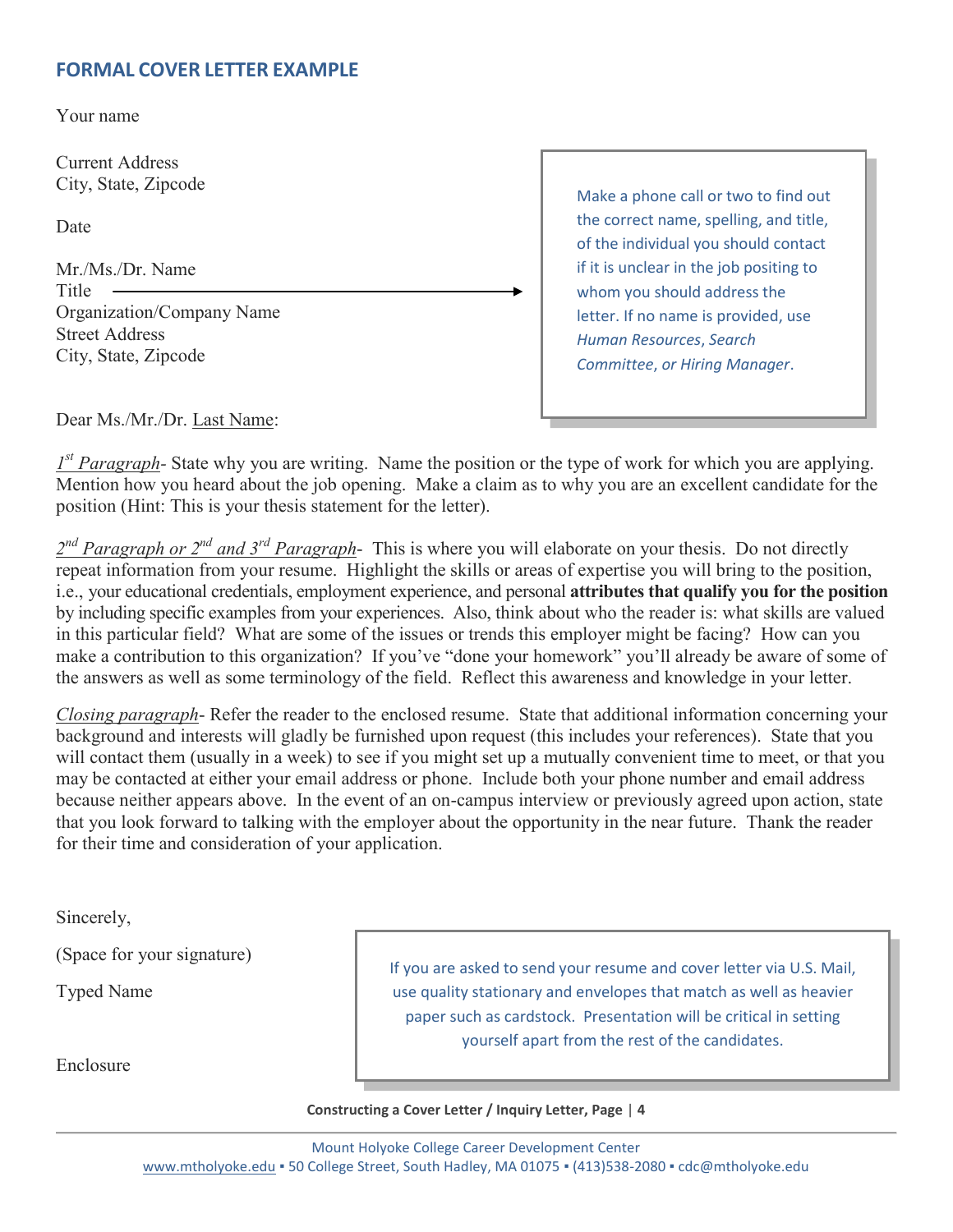# **COMMON COVER LETTER EXAMPLE**

Your Name Current Address, City, State, Zipcode Email address and Phone Number

Date

Mr./Ms./Dr. Name **Title** Organization/Company Name Street Address City, State, Zipcode

This format mimics that of your resume. If you are sending this cover letter via email, placing your name at the top in the same format as your resume (such as the one used in this example) helps the employer keep all of your documents together during the hiring process. It also looks more professional and organized.

Dear Ms./Mr./Dr. Last Name:

*1 st Paragraph-* State why you are writing. Name

the position or the type of work for which you are applying. Mention how you heard about the job opening. Make a claim as to why you are an excellent candidate for the position (Hint: This is your thesis statement for the letter).

2<sup>nd</sup> Paragraph or 2<sup>nd</sup> and 3<sup>rd</sup> Paragraph- This is where you will elaborate on your thesis. Do not directly repeat information from your resume. Highlight the skills or areas of expertise you will bring to the position, i.e., your educational credentials, employment experience, and personal **attributes that qualify you for the position** by including specific examples from your experiences. Some significant skills employers always seek are leadership, decision-making, and communication. Include these if you have the experience to support such claims. Also, think about who the reader is: what skills are valued in this particular field? What are some of the issues or trends this employer might be facing? How can you make a contribution to this organization? If you've "done your homework" you'll already be aware of some of the answers as well as some terminology of the field of choice. Reflect this awareness and knowledge in your letter. This paragraph is the key to differentiating yourself from the next candidate.

*Closing paragraph*- Refer the reader to the enclosed resume. State that additional information concerning your background and interests will gladly be furnished upon request (this includes your references). State that you will contact them (usually in a week) to see if you might set up a mutually convenient time to meet, or that you may be contacted at either your email address or phone. Include both your phone number and email address because neither appears above. In the event of an on-campus interview or previously agreed upon action, state that you look forward to talking with the employer about the opportunity in the near future. Thank the reader for their time and consideration of your application.

Sincerely,

(Space for your signature)

Typed Name

Enclosure

Remember to make a phone call or two to find out the correct name, spelling, and title, of the individual you should contact if it is unclear in the job positing to whom you should address the letter. If no name is provided, use *Human Resources*, *Search Committee*, *or Hiring Manager*.